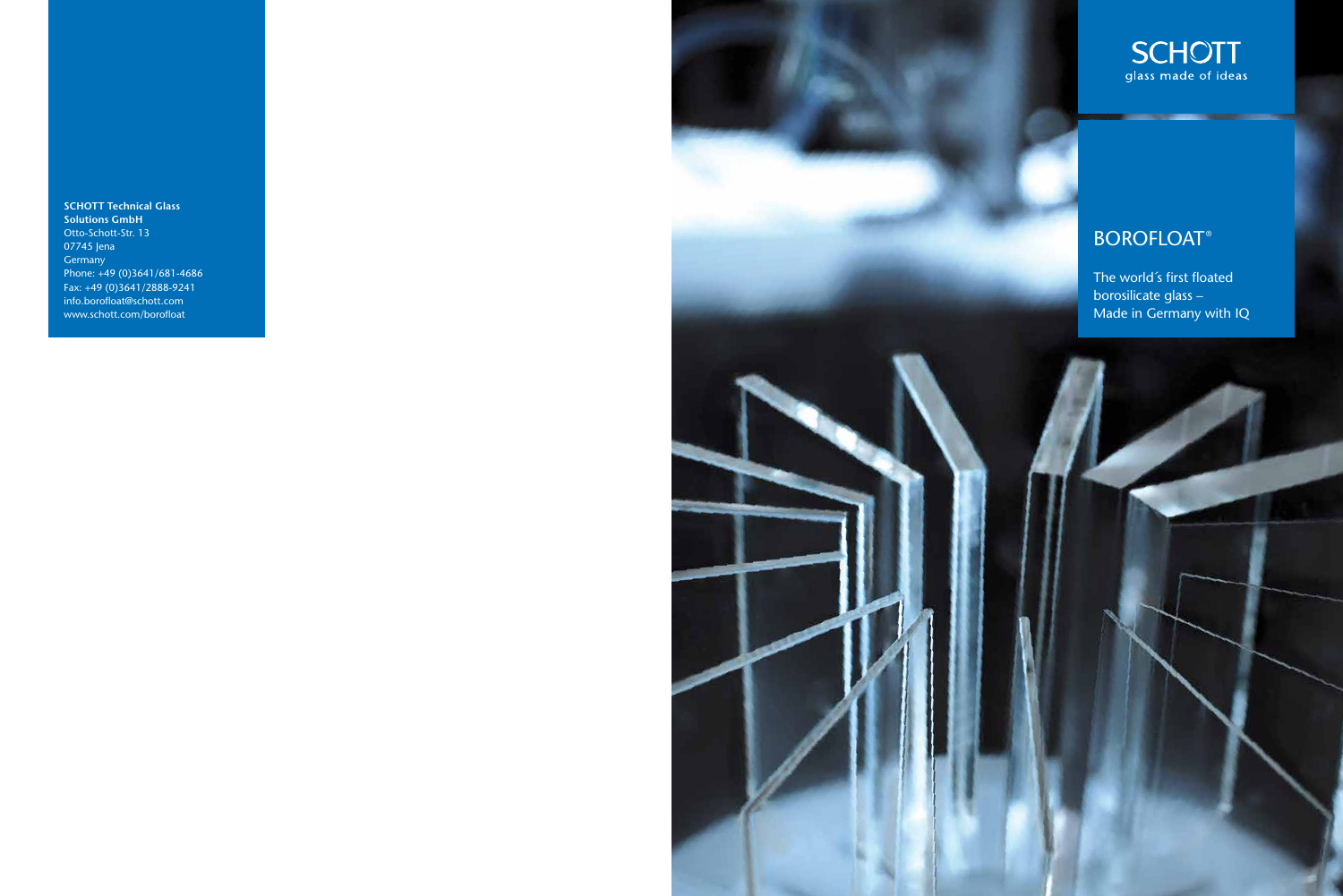## BOROFLOAT® – The sum of its properties is what makes it unique!

- Outstanding thermal resistance
- Exceptionally high transparency
- High chemical durability
- Excellent mechanical strength



SCHOTT is an international technology group with 130 years of experience in the areas of specialty glasses and materials and advanced technologies. With our high-quality products and intelligent solutions, we contribute to our customers' success and make SCHOTT part of everyone's life.

More than 20 years ago, SCHOTT set up the first microfloat production line for the manufacture of what would soon become one of the most influential specialty glass materials. The result was BOROFLOAT® – the world's first floated borosilicate glass. With high-quality German engineering at its core, BOROFLOAT® quickly became an outstanding example of what seamless interaction between advanced know-how, innovative technology and professional curiosity – all in combination with the developmental drive of our team of experts – can deliver. The long-standing international success of BOROFLOAT<sup>®</sup> is what drives us to continuously improve. We work closely with our customers to offer high-quality solutions that help to unlock new markets and meet even the most technologically demanding material requirements. With BOROFLOAT® the key to it all!

BOROFLOAT®– The world´s first floated borosilicate glass – Made in Germany with IQ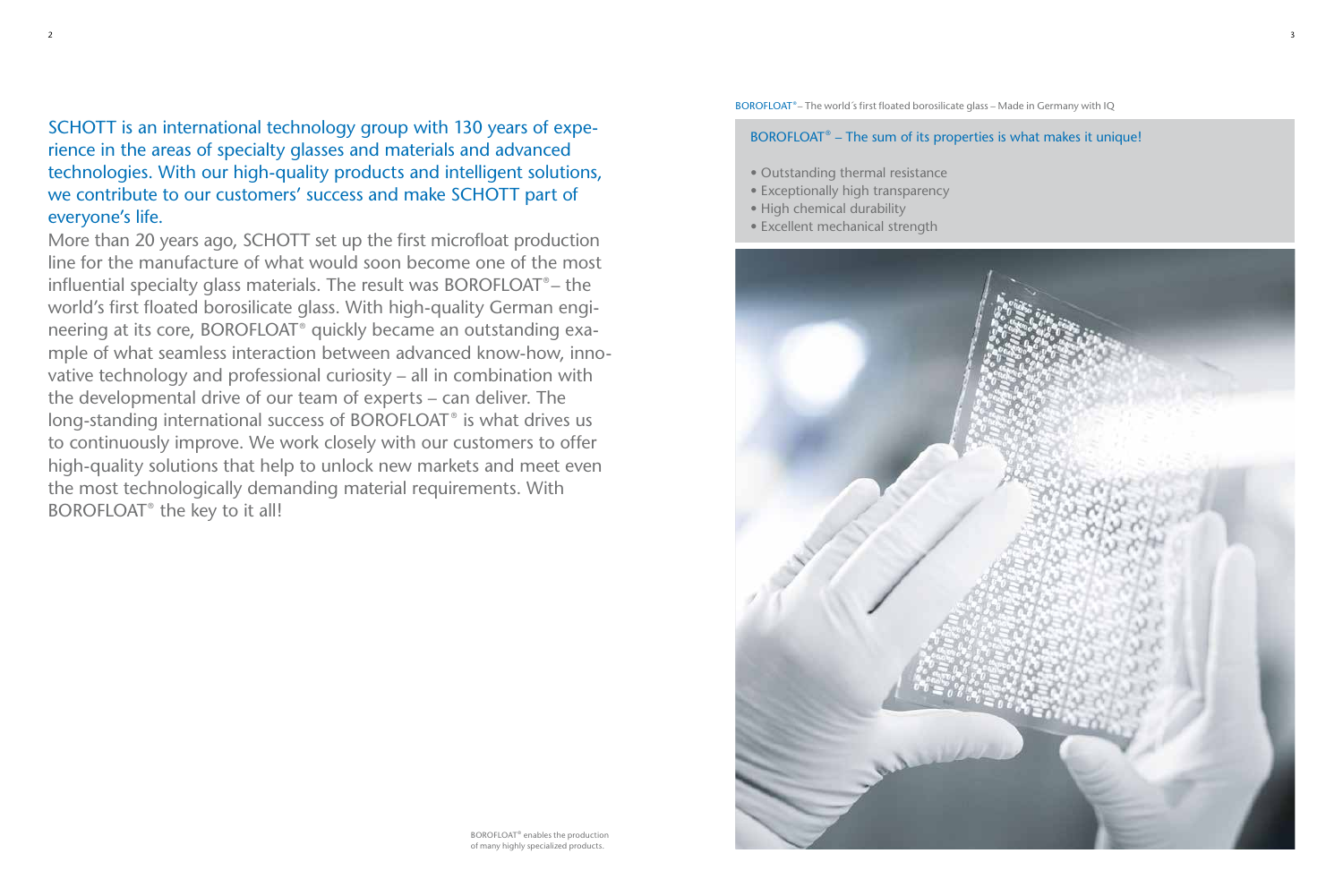## BOROFLOAT® – More than just glass A material with unlimited potential

## **Versatility has a name**

Whether it be as an oven door window or a biochip used in modern medical technology, or as a component utilized in theater spotlights, film projectors or diving robots, few glass types can claim to be as versatile as BOROFLOAT ® . Even space exploration has adopted the material as a key component in research telescopes, enabling scientists to view fascinating, new dimensions.

## **Abiding success**

Our goal is to be the most professional and reliable partner for our customers to most effectively support the design and implementation of their ideas and innovations. BOROFLOAT® offers the ideal material requirements to achieve this. Its reliable and consistent quality, coupled with an outstanding versatility to address the demands of even the most sophisticated applications, make BOROFLOAT<sup>®</sup> a perfect specialty glass solution.

It is the unique sum of its properties that defines the success of our specialty float glass. Over the years BOROFLOAT® has made possible a multitude of innovative products across a broad spectrum of applications in research and industry. Its timeless versatility makes it one of the most attractive specialty glasses available. And there really is no end in sight as BOROFLOAT $^\circ$  continues to support customers in in their relentless pursuit for technological breakthroughs.

### **The ideal material for new ideas**

### **Maintaining dialogue is the key to understanding**

We place particular importance on maintaining a high level of dialogue with our customers to ensure that BOROFLOAT® continues to evolve in-line with their specific requirements and those of existing and emerging application fields. The ideas generated, and challenges faced, by our customers are what drive us. Just as the unique qualities of our borosilicate glass inspire them to explore new pathways.

BOROFLOAT<sup>®</sup> – Inspiration through Quality

BOROFLOAT®– The world´s first floated borosilicate glass – Made in Germany with IQ



BOROFLOAT® – the ideal material for traditional and innovative applications.

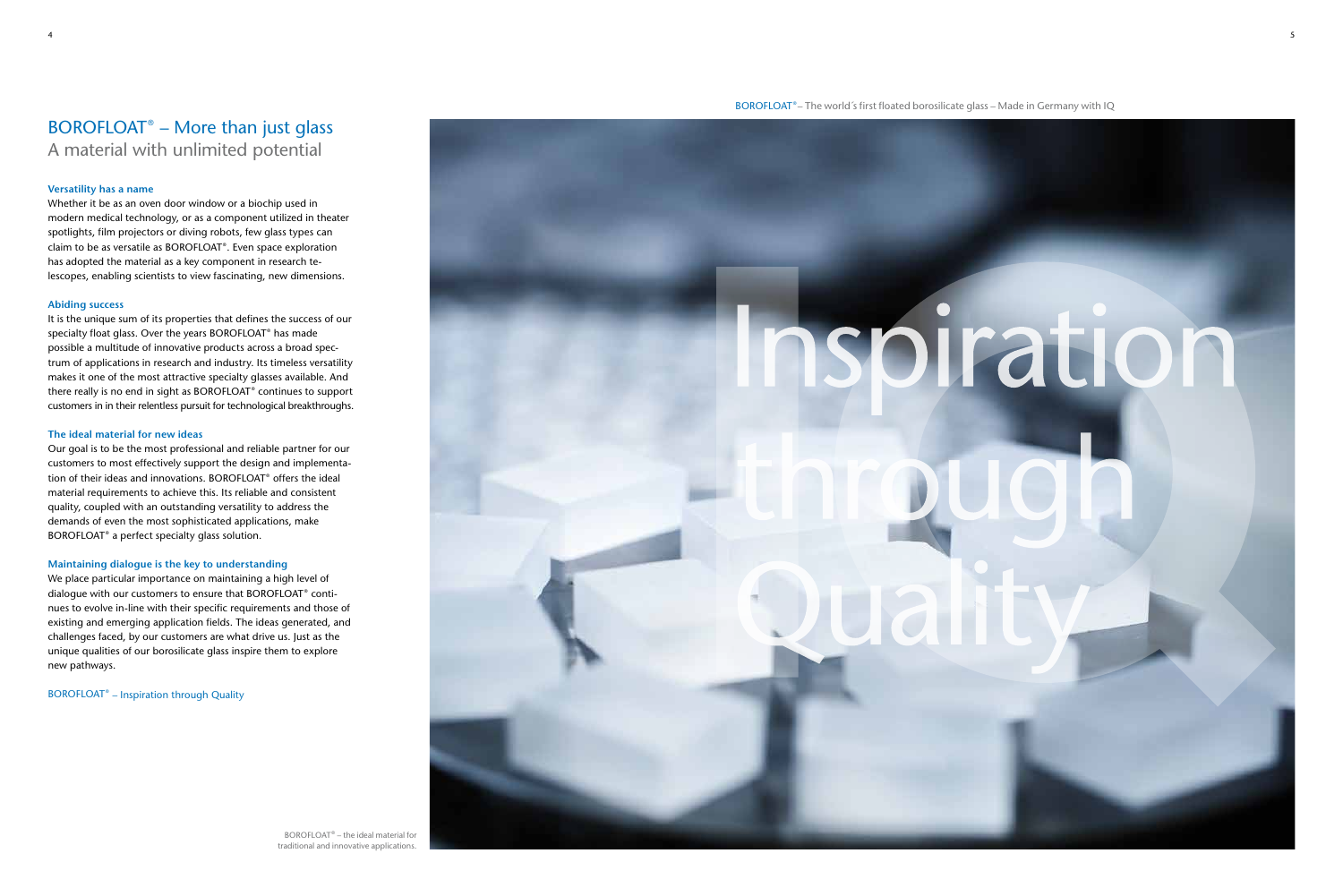# BOROFLOAT® – Making all the difference





Exchanging information helps develop BOROFLOAT® know-how.



BOROFLOAT® is ideal for cutting and processing.



Perfection is our goal. An oven door window made of BOROFLOAT®.

Mathieu Schalck was on the lookout for a heat-resistant glass that was clear, scratch resistant, and easy to clean. He found it with BOROFLOAT® .

"Our ovens operate at temperatures of over 450 degrees Celsius. At these temperatures we need reliable and thermally resistant glass," says Schalck, Director of Sales & Marketing at SCHOTT VTF in France.

## **Only the temperature fluctuates**

A particularly low coefficient of thermal expansion is what makes BOROFLOAT® remarkably resistant to high temperature levels. Our borosilicate glass is proven to stand up to high and fluctuating temperatures typical of applications such as high-performance lamps, cinema projectors and inspection panels for chemical reactors. Even with applications where rapid cooling down from higher temperatures is the requirement, BOROFLOAT<sup>®</sup> easily passes the test. For example, the temperature difference between a hot panel center and a cold panel edge.

Know-how makes all the difference.



BOROFLOAT® is the glass that specialists rely on when working with high fluctuations in temperature. Temperatures as high as 450 degrees Celsius pose no problem whatsoever for our specialty float glass. Not even in the case of unexpected cooling.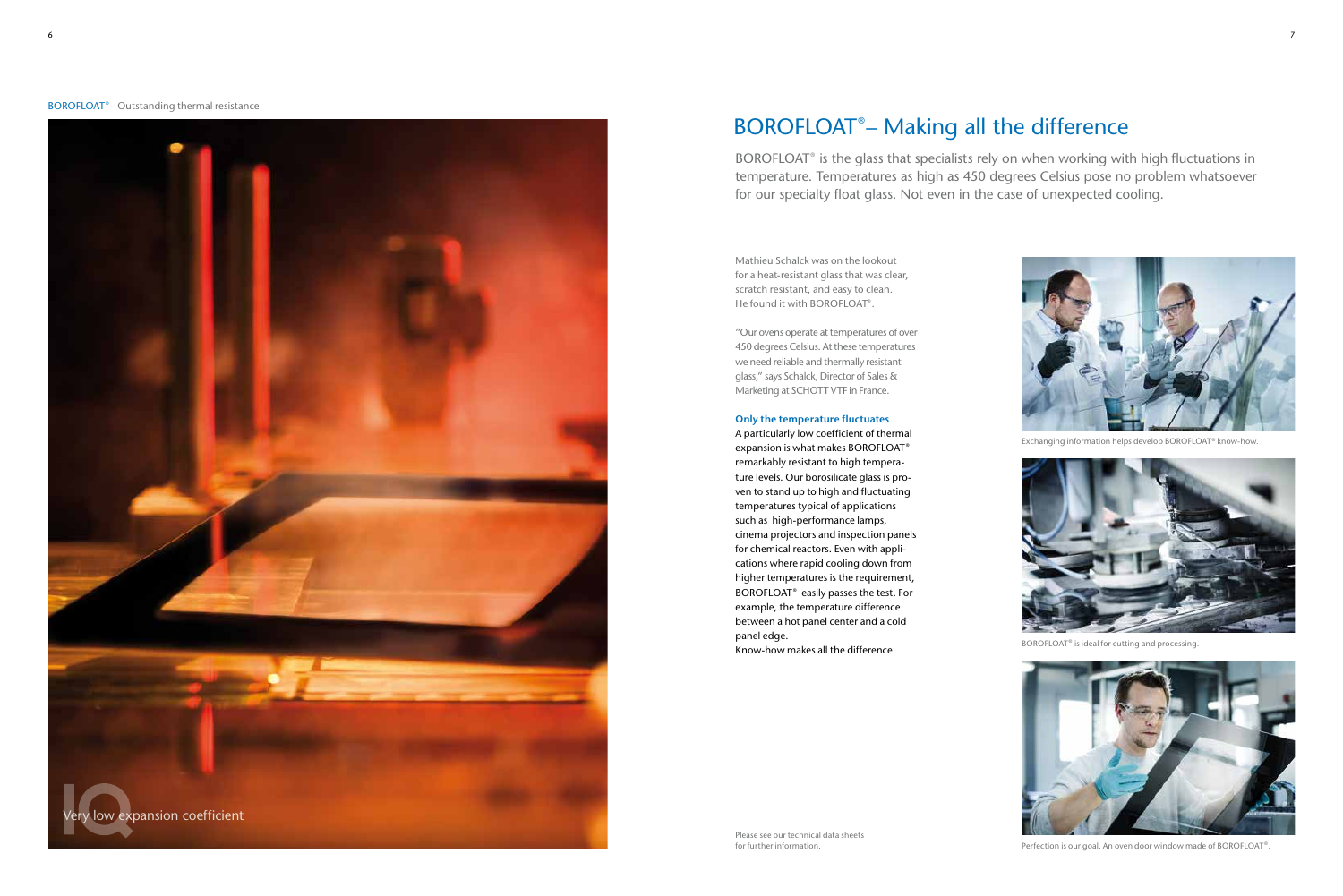#### **BOROFLOAT<sup>®</sup> – Exceptionally high transparency**

Controlling light in high-precision specialty lenses, for example in laser technology, is the core business of Hellma Optics in Jena, Germany.

"The visual quality of BOROFLOAT $\degree$  is nothing short of first-rate. That's why we use the material for the manufacture of our specialty lenses," says Dieter Taudte, part of the production team.

One key strengths of BOROFLOAT<sup>®</sup> is that it allows light to pass through freely without distortion. Due to the purity of its ingredients and unique material structure, our specialty float glass offers excellent light transmission in the visible wavelength range.

## **Let there be light!**

BOROFLOAT<sup>®</sup>'s exceptionally high transparency makes it a key material of choice for optical applications in research and industry. Its unique light transmission over a wide spectrum offers customers a vast wealth of new possibilities.

Its high transparency in the near IR and UV range also means that BOROFLOAT<sup>®</sup> is the perfect specialty glass for high precision components and solutions used in the fields of optics, photonics and opto-electronics.

# BOROFLOAT® – Light's best friend



BOROFLOAT® – the ideal raw material for specialty lenses.



With the highest precision – polishing a lens made of BOROFLOAT®.



BOROFLOAT® is suitable for specialty lenses in all sizes and formats.

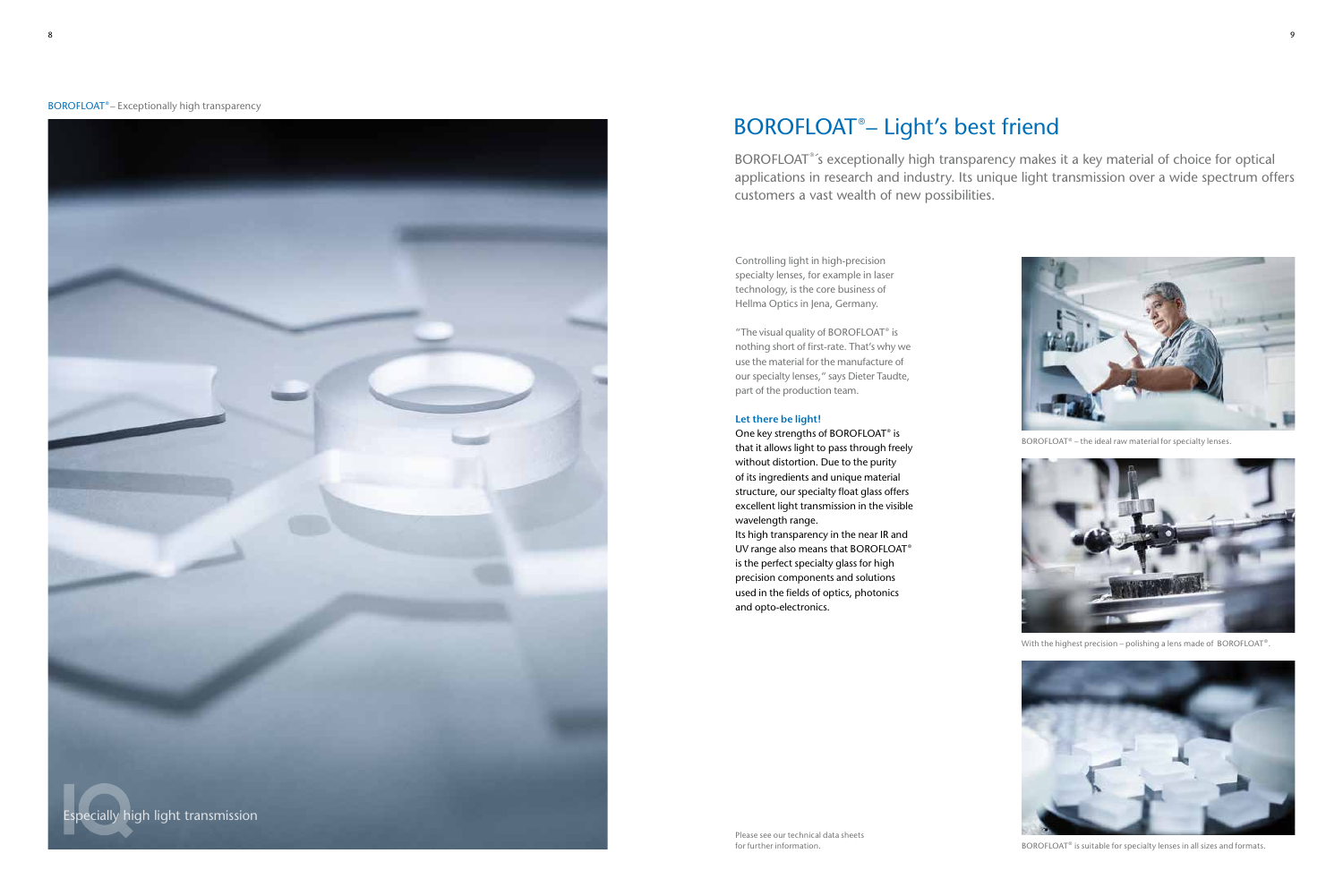Ronny van ´t Oever is an expert in the field of microfluidics. His company specializes in the manufacture of high precision bio-chips.

"Chemical stability is the decisive factor in choosing the right glass for our microfluidic products" says the managing director and co-founder of Micronit Microfluidics in the Netherlands.

**High resistance right down the line**

Acids, alkalis and organic substances have virtually no negative impact on BOROFLOAT® . Its high resistance to water is another important performance benefit for many industrial applications. Highly sensitive measuring instruments used, for example, in medical and analytical technologies to provide accurate, and at times critical, readings can be negatively influenced if not adequately protected. The outstanding hydrolytic stability of BOROFLOAT® has cemented its position as the specialty glass of choice for laboratories everywhere, including in the chemical industry.

### **At home in high-tech industries**

In complex products such as bio-chips, DNA- sequencers and inspection panels for reaction tanks, the superior powers of resistance of BOROFLOAT® have become indispensable in research and industry. Its low yet extremely stable alkali content make it the ideal material for hi-tech, technically challenging applications – the chemistry simply has to be right!

# BOROFLOAT® – Finding the right chemistry



BOROFLOAT® as a high-tech glass is right at home in the laboratory world.



BOROFLOAT® quality in mass production.



High chemical stability is another key feature that differentiates BOROFLOAT® from other materials. Neither acids, alkalis nor other types of fluid can impair the performance of our special float glass, making it an ideal enabling material for the chemical industry, as well as for use in medical and analytic technology.

Please see our technical data sheets for further information.



The reliability of BOROFLOAT® supports the most sensitive production processes.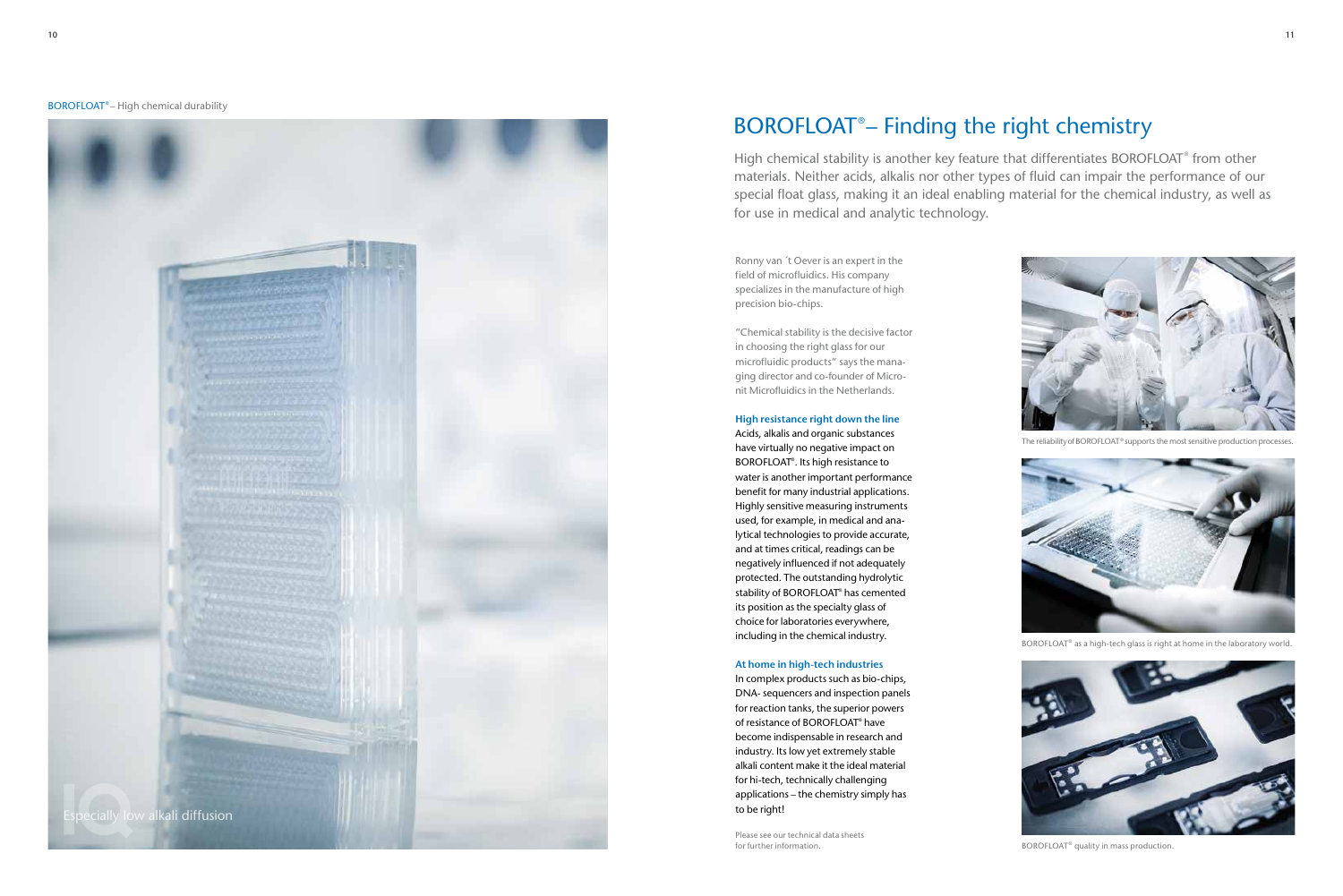Roth & Rau AG develops state-of-the-art technologies for surface coating using plasma and ion irradiation facilities.

"Inspection windows in our modern facilities require maximum strength" says Dr. Dirk Rost, Director of Engineering and Development, BU MicroSystems at Roth & Rau AG.

## **Strength through stability**

Abrasion and scratch resistance, in combination with bending strength, are the basic foundations of the mechanical stability of BOROFLOAT®. These properties are particularly critical when high pressure and mechanical loads play an important role. The material's low inherent weight makes it ideal for lightweight glazing and applications in modern high-tech facilities. In addition to safety and functionality, the weight of specialty glass components used in such facilities is critical. BOROFLOAT® – delivering lightweight resistance!

\* 2007 Study. Fraunhofer Institute for Applied Optics and Precision Engineering: "Study and Analysis of the Scratch and Abrasion Resistance of Optical Glass Types".

# BOROFLOAT® – Lightweight resistance





BOROFLOAT® performance requirements are discussed in detail.



BOROFLOAT® is transparent, resistant and light.



BOROFLOAT® – for use in plasma and ion irradiation facilities.

Specialty glass must be able to withstand a number of challenging factors. Particularly when used in some of the most technically challenging fields. A study conducted by the renowned Fraunhofer Institute has proven that BOROFLOAT<sup>®</sup> has higher mechanical strength than other specialty glass types – and it is even lighter!\*